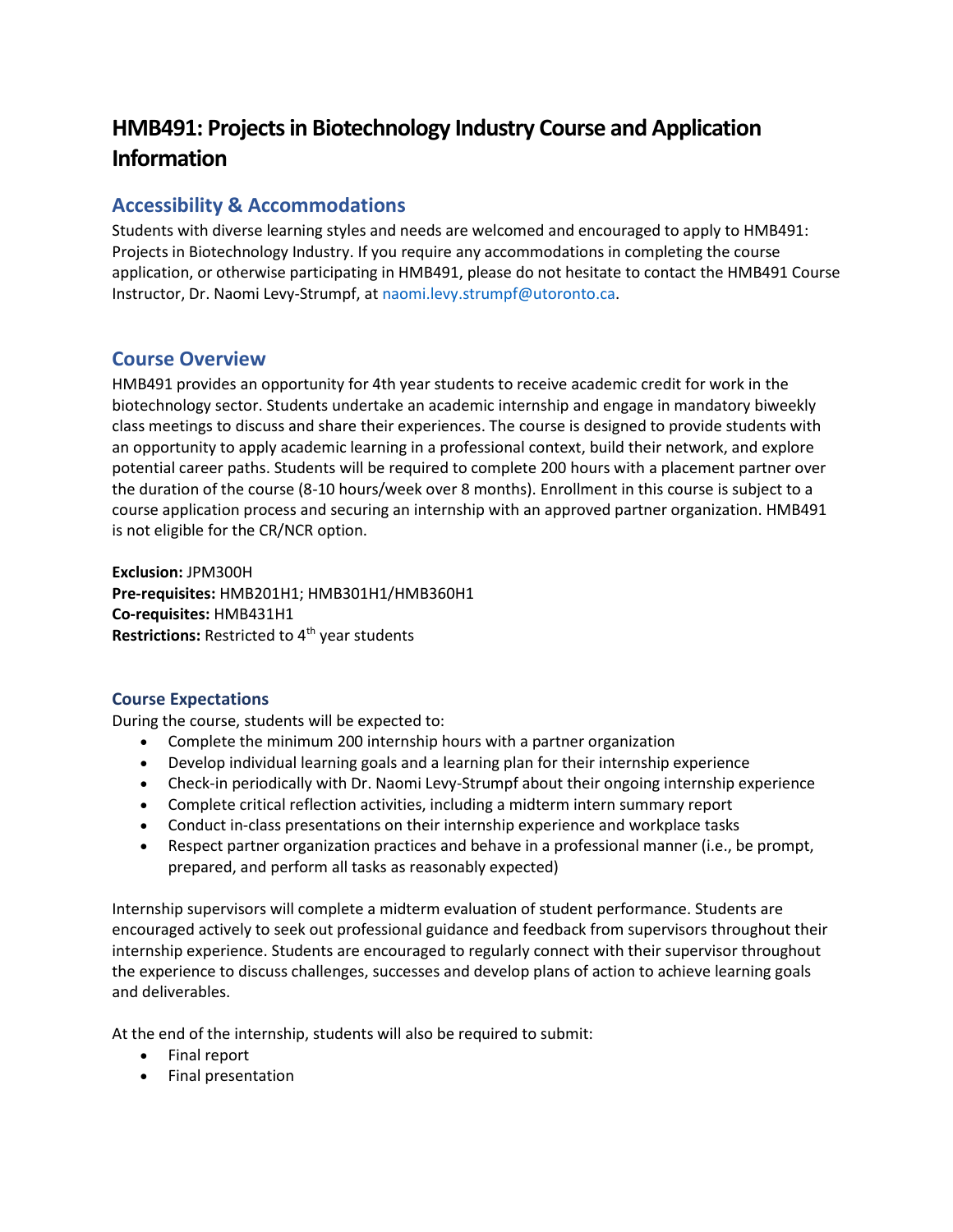on behalf of the student. Internship supervisors will submit a final overall evaluation of student performance at the end of term

### **Course Procedures and Timeline**

A step-by-step outline of key course tasks and their associated timelines can be found below. Please note that all times listed are in EST (Eastern Standard Time).

- 1. Apply to enroll in HMB491. The deadline to apply is April 25, 2022, at 10:00pm.
- 2. Attend synchronous HMB491 Workshop 1: Course Information Session on April 14, 2022, at 11:00am on Zoom. Please [register](https://utoronto.zoom.us/meeting/register/tZIodemqqD8rHNf7ummapeMQ6ev_bUtdmbAl) in advance for this session. This session is optional and will be recorded for those unable to attend.
- 3. Interview with the Course Instructor. Successful applicants will be contacted by email for an interview in mid-late May.
- 4. Receive notification of conditional enrollment into HMB491. Successful interviewees will be notified of their conditional enrollment into the course by June 1, 2022.
- 5. Gain access to Quercus course site in early June 2022.
- 6. Attend synchronous HMB491 Workshop 2: Internship Search Strategies ion early June 2022. The official date of this workshop will be announced via the Quercus course site.
- 7. Review internship opportunities and identify top three preferences in early June 2022.
- 8. Engage in Round 1 of internship opportunity application and interview process with partnering organization between June 2022 and July 2022.
- 9. If applicable, engage in Round 2 of internship opportunity application and interview process with partnering organization between July 2022 and August 2022. Only those students who did not secure an internship opportunity in Round 1, will be required to participate in Round 2.
- 10. Confirm internship offer by August 26, 2022.
- 11. Receive notification of official enrollment into HMB491 by September 1, 2022. Only those students who successfully secure an internship opportunity will be officially enrolled in the course.
- 12. Begin HMB491 and internship September 6, 2022!
- 13. Complete internship documentation in early September 2022. Internship documentation will be made available to students on Quercus.
- 14. Complete required internship hours by April 15, 2022.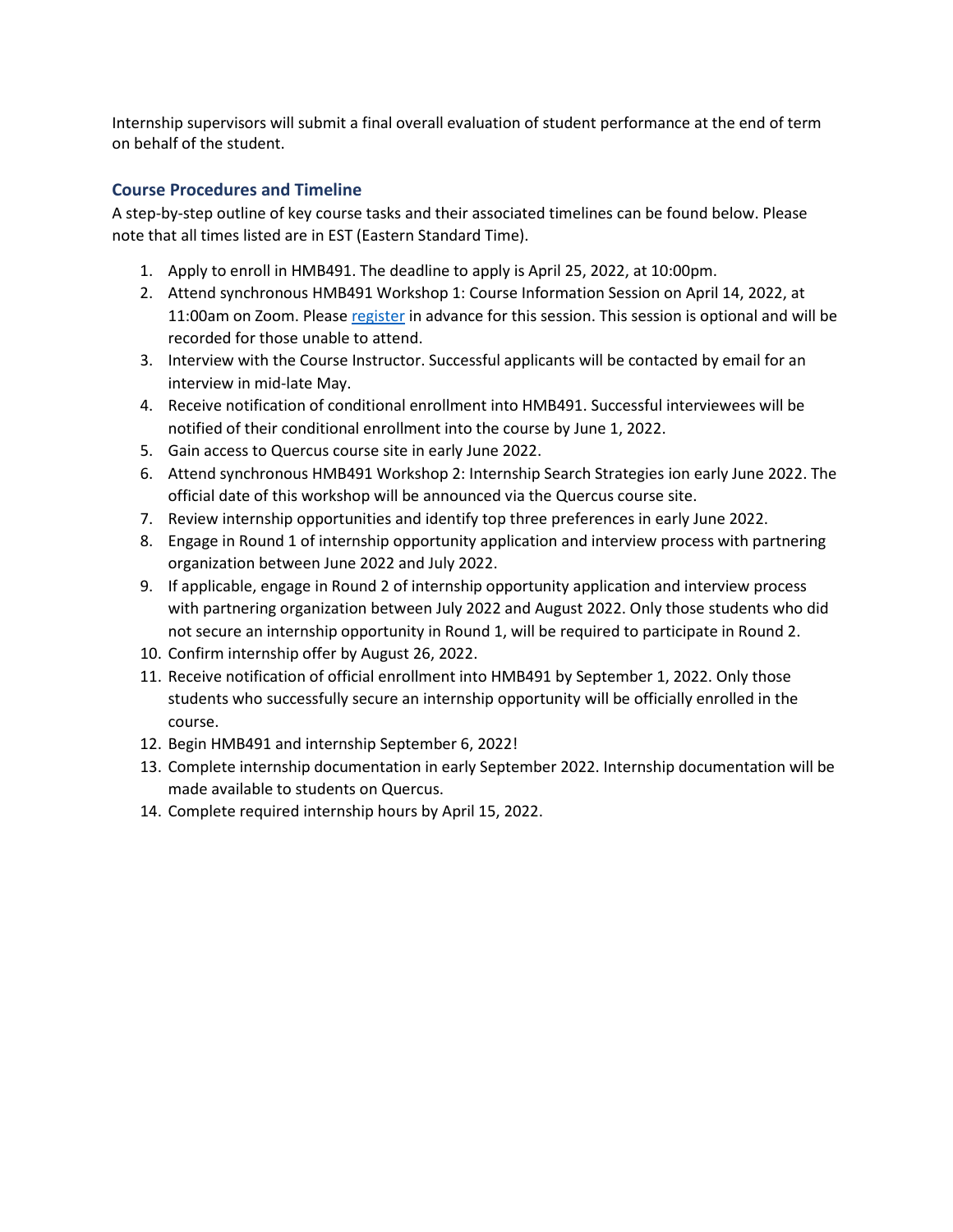# **Course Application and Selection Process**

### **Application Deadline**

Applications for HMB491 will be accepted up until April 25, 2022, at 10:00pm EST (Eastern Standard Time).

## **Eligibility Criteria**

Students must meet the following criteria to be considered eligible for admittance to HMB491.

- Be registered as a degree student at UofT for the duration of the Fall 2022/Winter 2023 academic year
- Have completed 14.0 credits or more by August 31, 2022
- Have completed HMB201H1 and either HMB301H1 or HMB360H1 by August 31, 2022
- Available to commit 8-10 hours of internship work per week for the duration of the internship (approx. September 6, 2022 – April 15, 2022)

### **Selection Process**

Not all candidates who apply will be accepted into HMB491 due to space limitations. Preliminary acceptance into the course is based on a successful application and an interview with the Course Instructor. The selection process consists of four main stages:

- 1. **Course Application Form:** All students are required to complete a course application form, which includes Personal/Demographic Information, an Unofficial Transcript, and an Insight Resume. All applications are strictly private and confidential.
- 2. **Pre-Screening:** All applications will be screened based on the eligibility and selection criteria by the Course Instructor. Suitable candidates will be placed on a shortlist.
- 3. **Interview:** Shortlisted candidates will be contacted by email to set up an interview with the Course Instructor.
- 4. **Notification of Conditional Acceptance:** Candidates who are selected following the interview will receive an email notifying them of their conditional acceptance into HMB491 for Fall 2022/Winter 2023.

Students who are conditionally accepted into HMB491 will be asked to attend an interview with internship supervisor/s prior to their official enrollment in the course. Final acceptance into the course is dependent on the official acceptance of a student as an intern with a partner organization.

## **Selection Criteria**

Applicants who meet the eligibility criteria will have their applications assessed based on their:

- **Unofficial Transcript:** The Unofficial Transcript will be used to validate students' number of credits and your completion & performance in pre-requisite courses.
- **Insight Resume:** The Insight Resume seeks to better understand students' contributions, perspectives, experience, and competencies, as they relate to the following criteria: Motivation, Accountability, Time Management/ Prioritization, Problem Solving/Critical Thinking, Collaboration, Communication, and Interest in Biotechnology.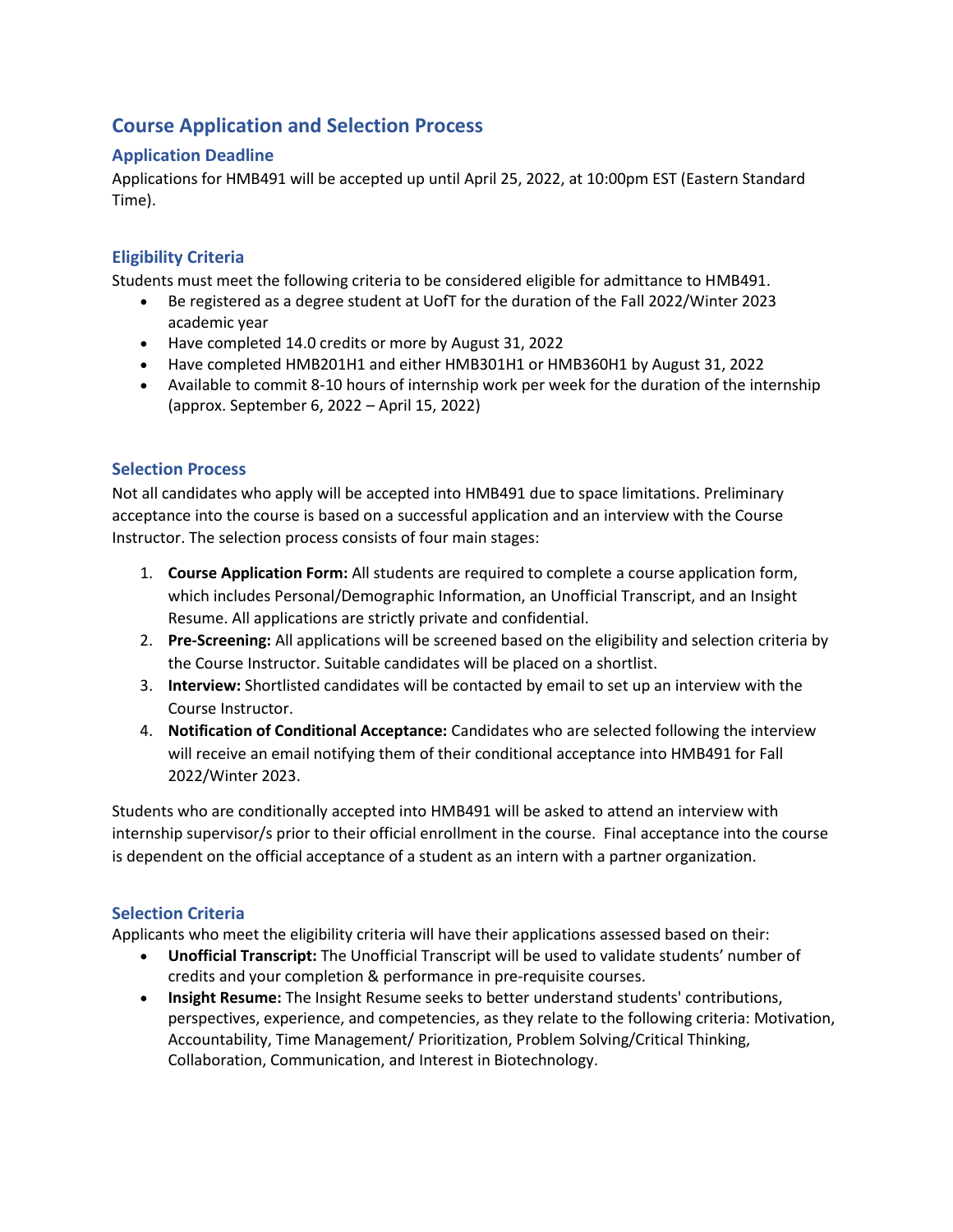#### **Insight Resume**

The following seven (7) questions form the basis of the Insight Resume. It is recommended that you prepare your responses in a separate document in advance prior to completing the course application form.

- 1. **Motivation/Goals:** What academic and/or professional goals do you have and how will participating in this internship help you achieve those goals? Be specific about the type of experience you hope to gain.
- 2. **Time Management/Prioritization:** Provide an example of a time when you experienced multiple competing deadlines. Identify how you prioritized your tasks and organized your time to ensure that all deadlines were met.
- 3. **Accountability:** Describe a time where you received tough or critical feedback. How did you respond to and handle the feedback received? Include whether you connected with anyone for support and what role they played, as well as, what you learned about yourself because of this experience.
- 4. **Problem Solving/ Critical Thinking:** Describe a situation in where you had to solve a problem without all the resources. Outline the problem-solving process you used.
- 5. **Collaboration:** Share an example of a team project where things did not go as planned or you proactively worked to avoid setbacks. Outline how you handled the situation, what role you played and what you learned as a result.
- 6. **Communication:** Provide an example of a complex process, procedure, or task you had to explain to another person or group of people. Indicate how you explained the process, procedure, or task clearly and concisely to promote understanding.
- 7. **Interest in Biotechnology:** Identify your interests in biotechnology and how you have begun to develop knowledge in those areas. If possible, share any publications and/or resources you use to stay up-to-date and current in the field.

#### **Application Instructions**

- 1. Obtain a copy of your unofficial transcript and prepare responses to the Insight Resume
- 2. Complete and submit the course application form via MS Forms: <https://forms.office.com/r/sfGH6PiEHh>

Your entire application must be submitted by the deadline. Failure to follow application instructions and/or errors in completing the form can affect your application status. Please complete the application with care.

#### **Have a question?**

Questions can be directed to the HMB491 Course Instructor, Dr. Naomi Levy-Strumpf, at [naomi.levy.strumpf@utoronto.ca.](mailto:naomi.levy.strumpf@utoronto.ca)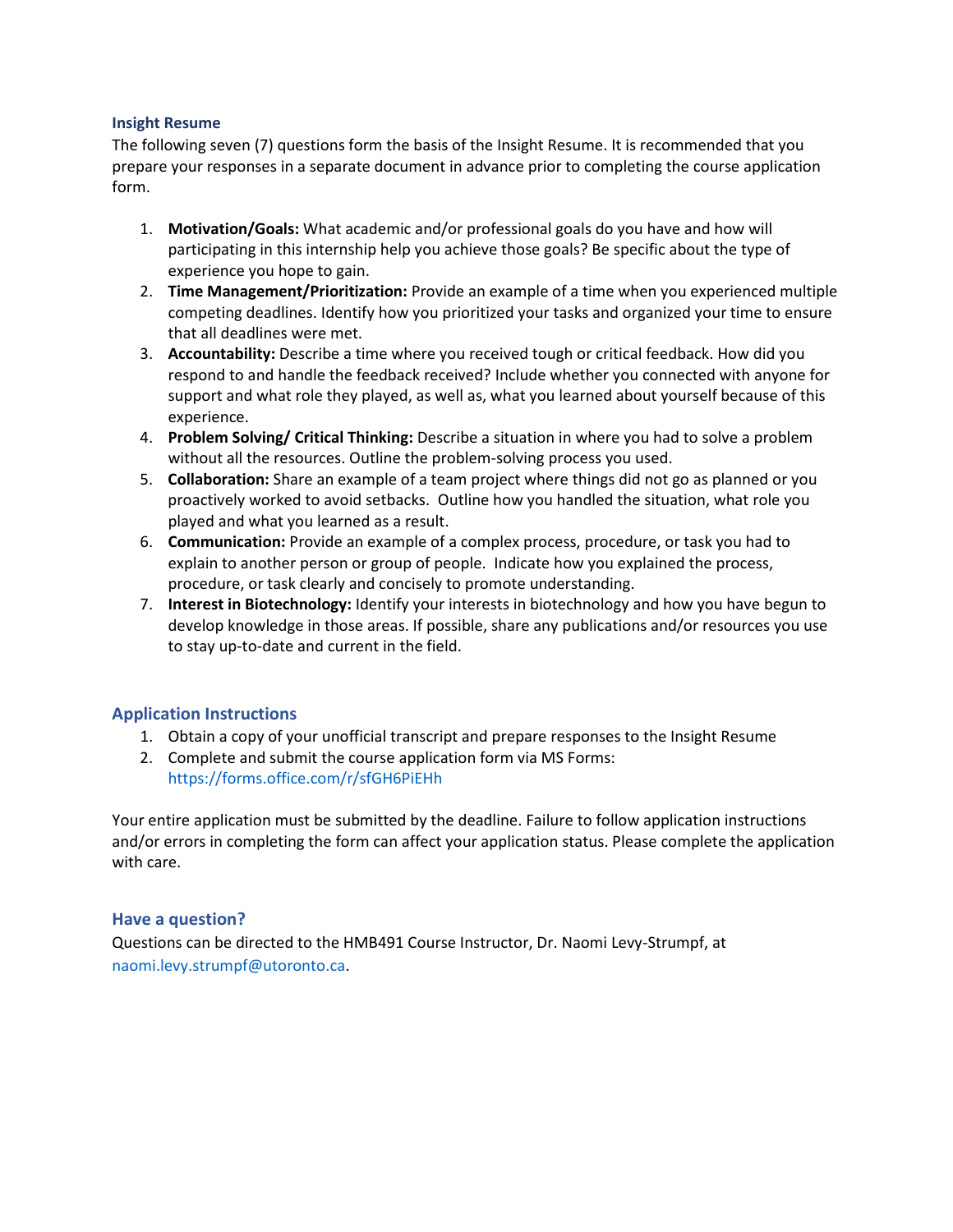# **Course Frequently Asked Questions (FAQ)**

#### **Am I guaranteed enrollment into HMB491?**

No. Enrollment in this course is subject to a course application process and securing an internship with an approved partner organization. Not all students who apply will be accepted into HMB491 due to space limitations.

Preliminary acceptance into the course is based on a successful course application and an interview with the Course Instructor. Students who are preliminary accepted into HMB491 will be asked to attend an interview with internship site supervisor/s prior to their official enrollment in the course. Final acceptance into the course is dependent on the official acceptance of a student as an intern with a partner organization.

#### **I am an international student. Am I eligible?**

International students who are interested in applying for HMB491 are encouraged to connect with an [International Student Immigration Advisor](https://internationalexperience.utoronto.ca/international-student-services/immigration/resources/connecting-with-isias/) (ISIA) at the International Student Centre to discuss their eligibility for participating in academic internship courses.

#### **How much time am I required to commit to the HMB491 internship?**

Successfully accepted HMB491 students must plan their course timetable to allow for 8-10 hours per week for the duration of the internship (approx. September 6, 2022 – April 15, 2022). For support with degree planning, please contact your [College Registrar's Office](https://www.artsci.utoronto.ca/current/academic-advising-and-support/college-registrars-offices).

#### **What is the process for securing an HMB491 internship?**

Once students are preliminary accepted into HMB491, they will gain access to a listing of pre-approved internship opportunities. At this point, students will have the opportunity to review the posted opportunities and indicate their top 3 preferences. Once preferences are collected, the Course Instructor will match students with internship opportunities based on their preferences. Once matched, students will be required to prepare a resume for each of their matched opportunities, which will then be forwarded on their behalf to the partner organizations. The partner organizations will then contact students for an interview directly. Once students receive an internship offer from a partner organization, they must inform the Course Instructor to be officially enrolled in HMB491.

 knowledge, interests, and experiences, but there are no guarantees. Best efforts will be made to match students with internships that are appropriate to their skills,

### **Can I seek out my own internship or am I required to choose from the list of pre-approved opportunities?**

Students can also seek out internship opportunities outside of the pre-approved listings. Independently secured internships must be approved by the Course Instructor to ensure they meet the HMB491 internship requirements and objectives, prior to official course enrollment.